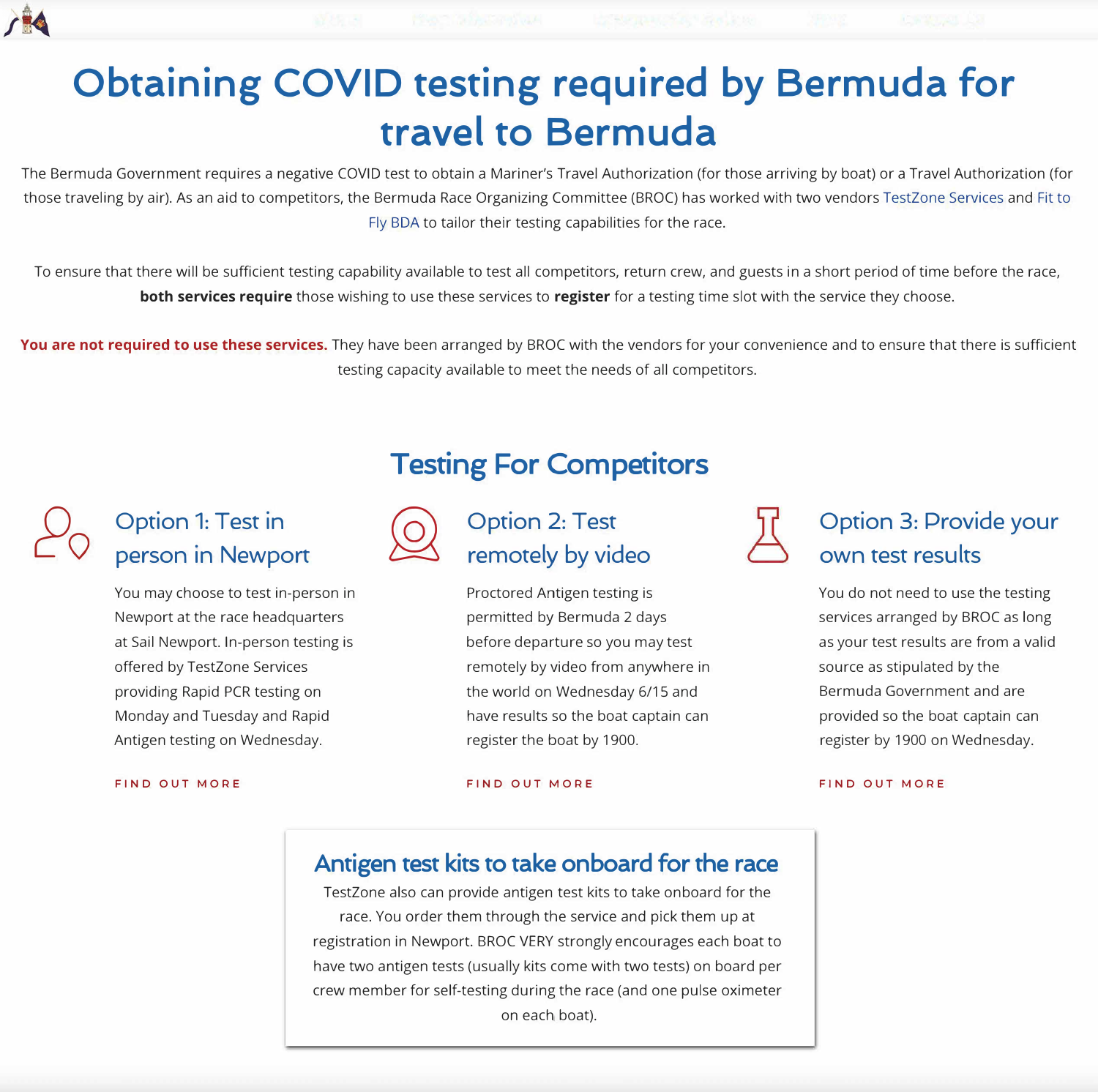## **Testing For Return Crew and Guests/others flying to Bermuda**



### Test remotely by video

Return Crew members, friends, family, guests, etc. may also use the remote (at home) proctored antigen testing services.

**FIND OUT MORE** 

#### OPTION

# **Testing in person in Newport**



The time windows for testing in-person in at Race Headquarters at Sail Newport are:

- 1. Rapid PCR test: Monday 6/13 and Tuesday 6/14, 0800 to 1600
- 2. Rapid Antigen test: Wednesday 6/15, 0600 to 1700

Pre-Registration and payment for TestZone services is available from April 19th to May 20th. All pricing includes:

- Test Administration
- 
- test result upload
- the weeks leading up to the race

## **TESTING OPTIONS**

|                                                       |                 | <b>SERV</b> |      |
|-------------------------------------------------------|-----------------|-------------|------|
| <b>TEST TYPE</b>                                      | <b>LOCATION</b> | 6/13        | 6/14 |
| Rapid PCR                                             | <b>NEWPORT</b>  |             | X    |
| Rapid Antigen*                                        | <b>NEWPORT</b>  |             |      |
| Proctored Rapid Antigen - crew                        | AT-HOME         |             |      |
| Proctored Rapid Antigen - return crew, family, guests | AT-HOME         |             |      |
| OTC Rapid Antigen Kit for crew to take onboard        | <b>NEWPORT</b>  |             |      |
| *includes confirmatory rapid PCR test if positive     |                 |             |      |



• Crew MTA Compliance Report for Captains to manages testing and vaccination status

• Access to the TestZone app for vaccine card and

• Access to Zonetics health forecasting service in